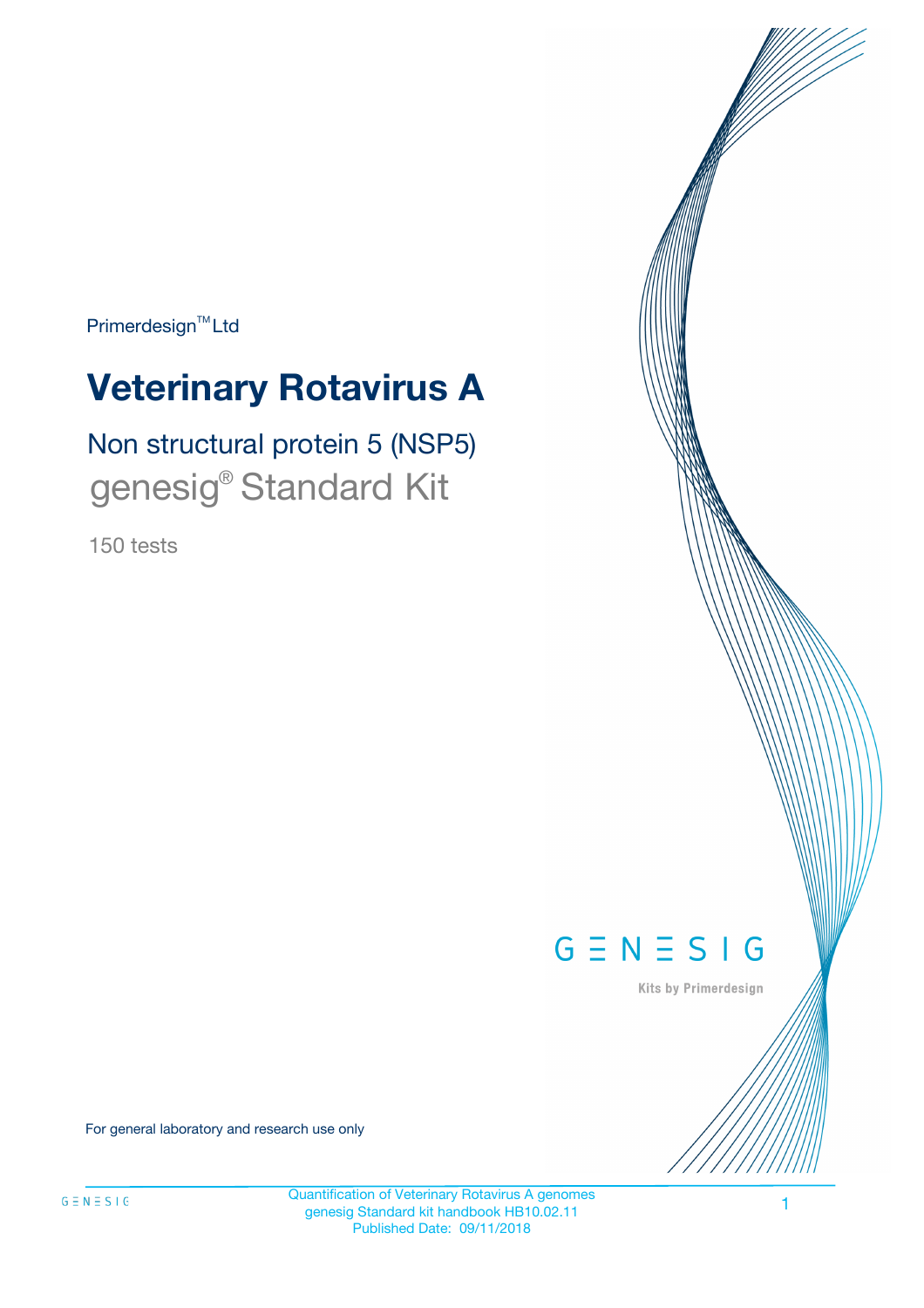# Introduction to Veterinary Rotavirus A

Rotavirus is a genus of double-stranded RNA based viruses of the Reoviridae family. Species within this genus have been named A to I, all cause severe diarrhoea although species E and H primarily infect pigs, D, F and G affect birds and I has been found to infect cats. The linear RNA genome of this species contains 11 segments between 528 and 3267 nucleotides in length. The three layer capsid containing this genome has icosahedral symmetry and is around 80nm in diameter and has channels which extend inward to the core.

The main route of transmission is the faecal-oral route due to contamination of food and water. The virus targets the enterocytes of the intestinal villi, enters the host cell by receptormediated endocytosis and replicates in the cytoplasm. After replication and construction of the new viral progeny the cell is lysed resulting in viral release as well as release of intestinal fluid which results in diarrhoea containing viral particles.

After an incubation period of around 2 days, symptoms of Rotavirus infection present with vomiting, fever and diarrhoea that can last over a week. After infection antibodies to the virus can be found in an individual, subsequent infections can occur throughout life but are mainly asymptomatic. Infection is most severe in the young and infections have significant economic impact on neonates of many domestic animals. Treatment is usually directed at alleviation of symptoms and mainly involves rehydration.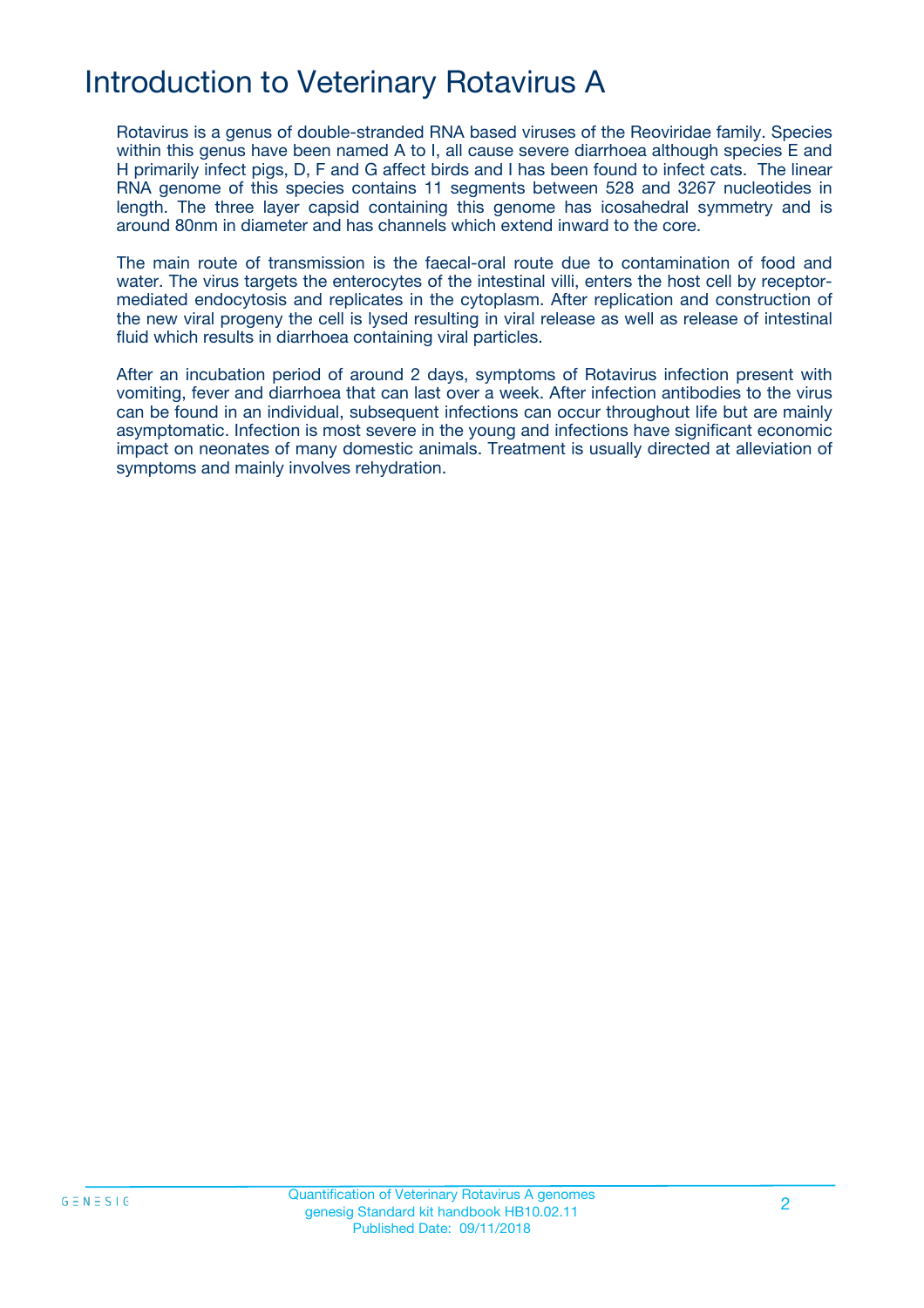# **Specificity**

The Primerdesign genesig Kit for Veterinary Rotavirus A (Vet RotavirusA) genomes is designed for the in vitro quantification of Vet RotavirusA genomes. The kit is designed to have a broad detection profile. Specifically, the primers represent 100% homology with over 95% of the NCBI database reference sequences available at the time of design.

The dynamics of genetic variation means that new sequence information may become available after the initial design. Primerdesign periodically reviews the detection profiles of our kits and when required releases new versions.

This kit will detect a broad range of rotavirus A strains of organisms of veterinary interest (eg cow, pig, cat and dog). Due to high sequence homology between rotavirus A sequences, the primers and probe in this kit will also detect rotavirus A isolates in human hosts.

Due to differences in homology this assay is less sensitive for detection of some rotavirus A strains isolated from equine hosts.

If you require further information, or have a specific question about the detection profile of this kit then please send an e.mail to enquiry@primerdesign.co.uk and our bioinformatics team will answer your question.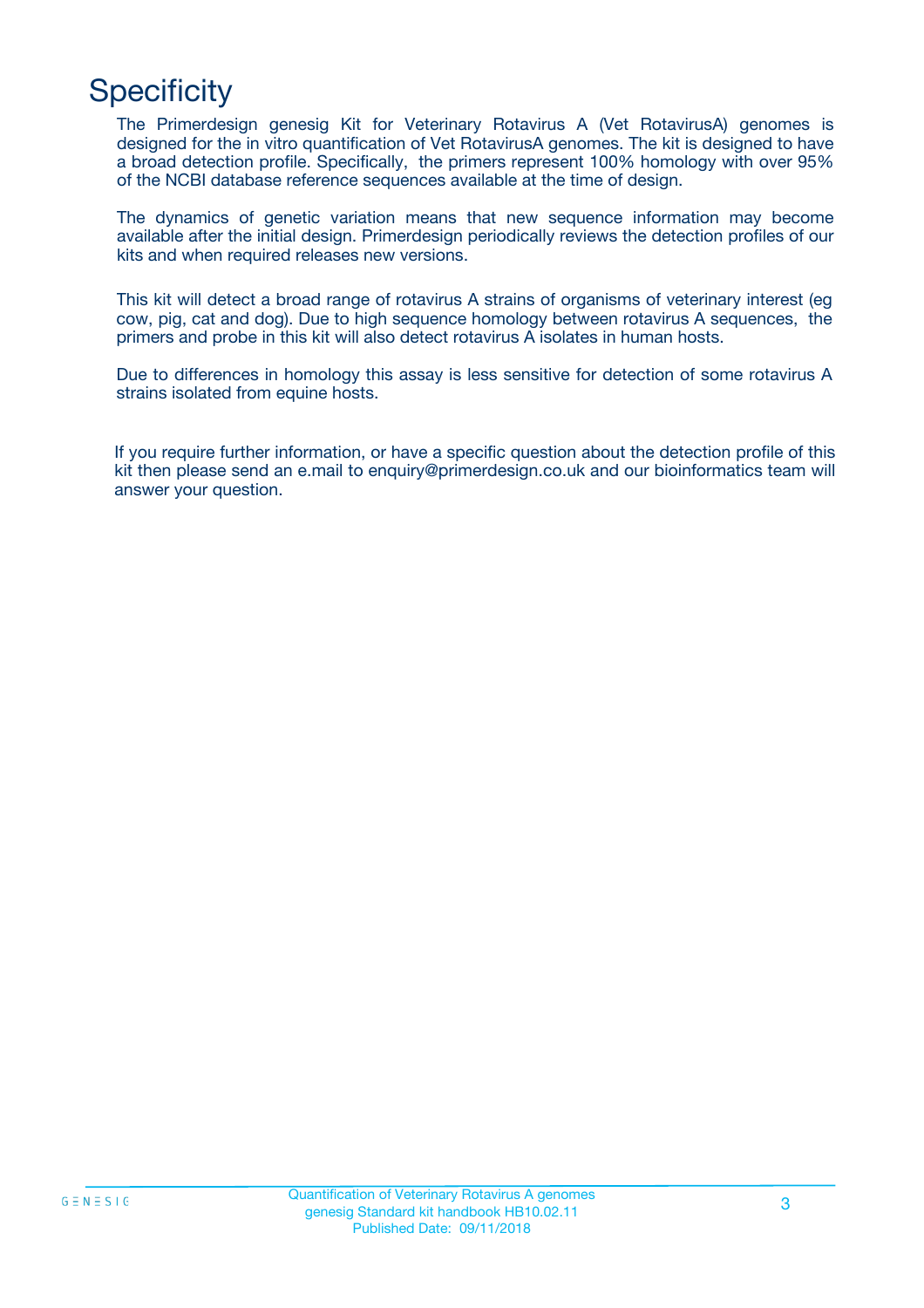# Kit contents

- **Vet RotavirusA specific primer/probe mix (150 reactions BROWN)** FAM labelled
- **Vet RotavirusA positive control template (for Standard curve RED)**
- **RNase/DNase free water (WHITE)** for resuspension of primer/probe mixes
- **Template preparation buffer (YELLOW)** for resuspension of positive control template and standard curve preparation

## **Reagents and equipment to be supplied by the user**

#### **Real-time PCR Instrument**

#### **Extraction kit**

This kit is recommended for use with genesig Easy DNA/RNA Extraction kit. However, it is designed to work well with all processes that yield high quality RNA and DNA with minimal PCR inhibitors.

**oasigTM lyophilised OneStep or Precision**®**PLUS OneStep 2X RT-qPCR Master Mix** Contains complete OneStep RT-qPCR master mix

**Pipettors and Tips**

**Vortex and centrifuge**

**Thin walled 1.5 ml PCR reaction tubes**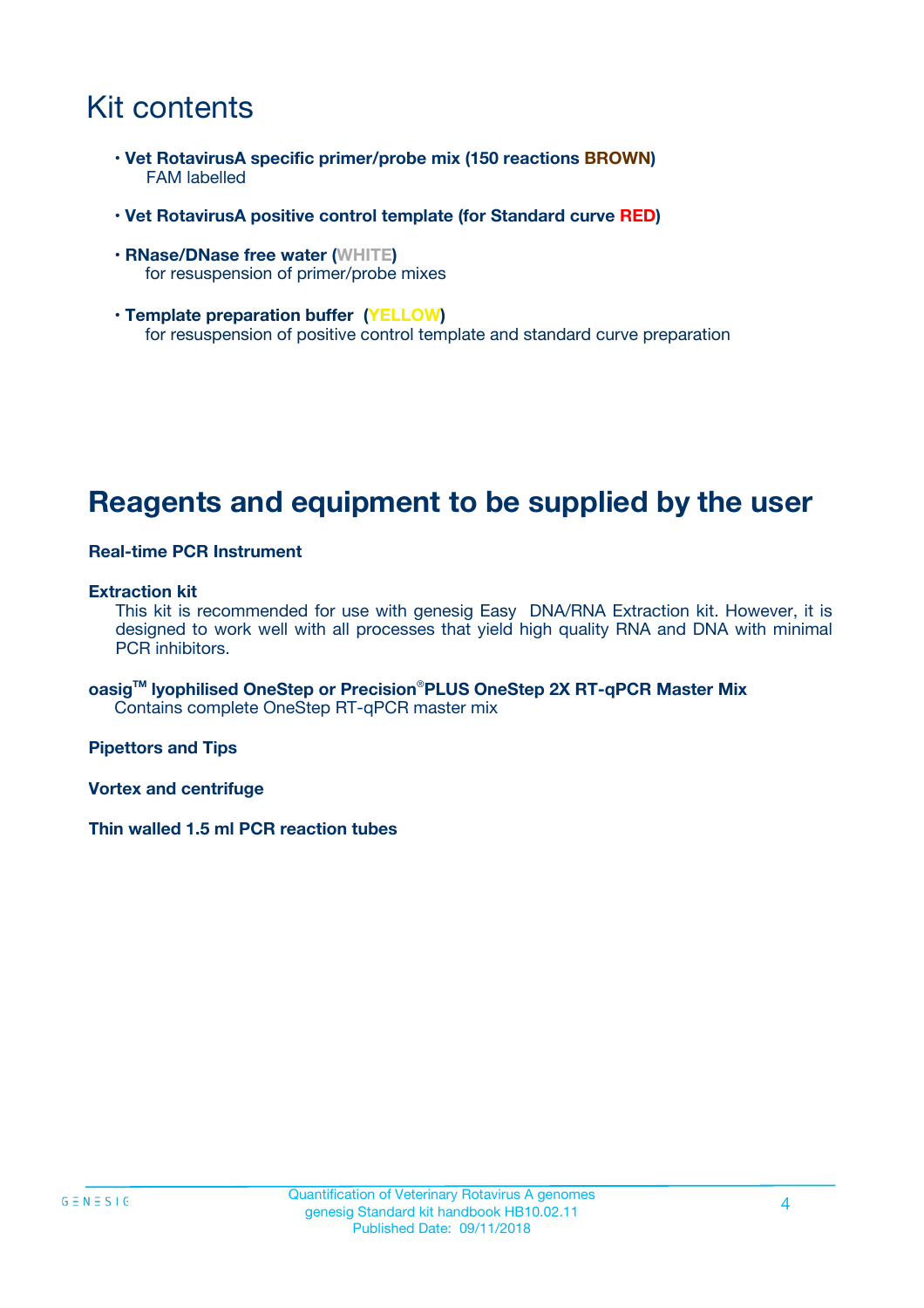### Kit storage and stability

This kit is stable at room temperature but should be stored at -20ºC on arrival. Once the lyophilised components have been resuspended they should not be exposed to temperatures above -20°C for longer than 30 minutes at a time and unnecessary repeated freeze/thawing should be avoided. The kit is stable for six months from the date of resuspension under these circumstances.

If a standard curve dilution series is prepared this can be stored frozen for an extended period. If you see any degradation in this serial dilution a fresh standard curve can be prepared from the positive control.

Primerdesign does not recommend using the kit after the expiry date stated on the pack.

### Suitable sample material

All kinds of sample material suited for PCR amplification can be used. Please ensure the samples are suitable in terms of purity, concentration, and RNA/DNA integrity. Always run at least one negative control with the samples. To prepare a negative-control, replace the template RNA sample with RNase/DNase free water.

### Dynamic range of test

Under optimal PCR conditions genesig Vet RotavirusA detection kits have very high priming efficiencies of >95% and can detect less than 100 copies of target template.

### Notices and disclaimers

This product is developed, designed and sold for research purposes only. It is not intended for human diagnostic or drug purposes or to be administered to humans unless clearly expressed for that purpose by the Food and Drug Administration in the USA or the appropriate regulatory authorities in the country of use. During the warranty period Primerdesign genesig detection kits allow precise and reproducible data recovery combined with excellent sensitivity. For data obtained by violation to the general GLP guidelines and the manufacturer's recommendations the right to claim under guarantee is expired. PCR is a proprietary technology covered by several US and foreign patents. These patents are owned by Roche Molecular Systems Inc. and have been sub-licensed by PE Corporation in certain fields. Depending on your specific application you may need a license from Roche or PE to practice PCR. Additional information on purchasing licenses to practice the PCR process may be obtained by contacting the Director of Licensing at Roche Molecular Systems, 1145 Atlantic Avenue, Alameda, CA 94501 or Applied Biosystems business group of the Applera Corporation, 850 Lincoln Centre Drive, Foster City, CA 94404. In addition, the 5' nuclease assay and other homogeneous amplification methods used in connection with the PCR process may be covered by U.S. Patents 5,210,015 and 5,487,972, owned by Roche Molecular Systems, Inc, and by U.S. Patent 5,538,848, owned by The Perkin-Elmer Corporation.

### Trademarks

Primerdesign™ is a trademark of Primerdesign Ltd.

genesig $^\circledR$  is a registered trademark of Primerdesign Ltd.

The PCR process is covered by US Patents 4,683,195, and 4,683,202 and foreign equivalents owned by Hoffmann-La Roche AG. BI, ABI PRISM® GeneAmp® and MicroAmp® are registered trademarks of the Applera Genomics (Applied Biosystems Corporation). BIOMEK® is a registered trademark of Beckman Instruments, Inc.; iCycler™ is a registered trademark of Bio-Rad Laboratories, Rotor-Gene is a trademark of Corbett Research. LightCycler™ is a registered trademark of the Idaho Technology Inc. GeneAmp®, TaqMan® and AmpliTaqGold® are registered trademarks of Roche Molecular Systems, Inc., The purchase of the Primerdesign™ reagents cannot be construed as an authorization or implicit license to practice PCR under any patents held by Hoffmann-LaRoche Inc.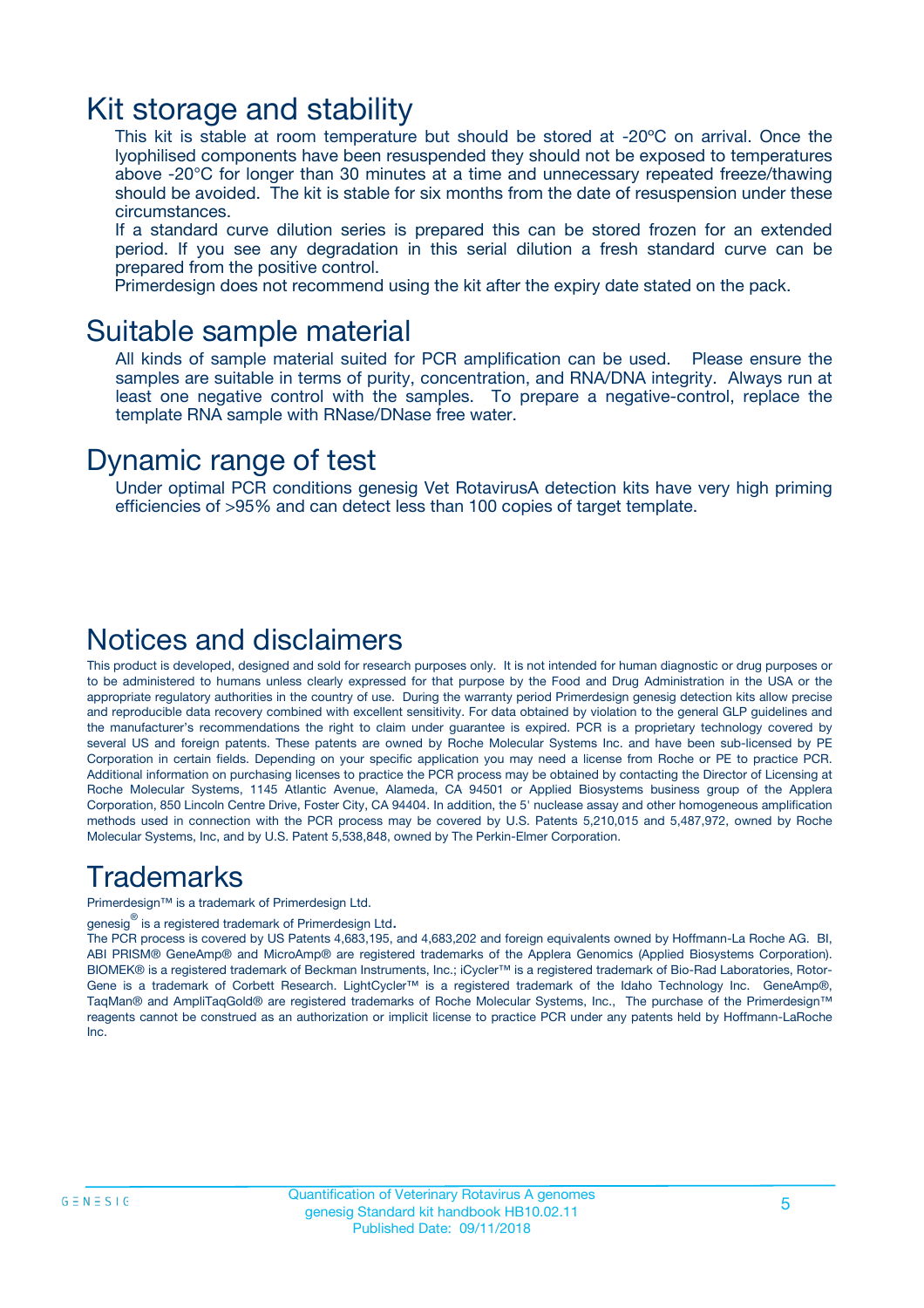# Principles of the test

#### **Real-time PCR**

A Vet RotavirusA specific primer and probe mix is provided and this can be detected through the FAM channel.

The primer and probe mix provided exploits the so-called TaqMan® principle. During PCR amplification, forward and reverse primers hybridize to the Vet RotavirusA cDNA. A fluorogenic probe is included in the same reaction mixture which consists of a DNA probe labeled with a 5`-dye and a 3`-quencher. During PCR amplification, the probe is cleaved and the reporter dye and quencher are separated. The resulting increase in fluorescence can be detected on a range of qPCR platforms.

#### **Positive control**

For copy number determination and as a positive control for the PCR set up, the kit contains a positive control template. This can be used to generate a standard curve of Vet RotavirusA copy number / Cq value. Alternatively the positive control can be used at a single dilution where full quantitative analysis of the samples is not required. Each time the kit is used, at least one positive control reaction must be included in the run. A positive result indicates that the primers and probes for detecting the target Vet RotavirusA gene worked properly in that particular experimental scenario. If a negative result is obtained the test results are invalid and must be repeated. Care should be taken to ensure that the positive control does not contaminate any other kit component which would lead to false-positive results. This can be achieved by handling this component in a Post PCR environment. Care should also be taken to avoid cross-contamination of other samples when adding the positive control to the run. This can be avoided by sealing all other samples and negative controls before pipetting the positive control into the positive control well.

#### **Negative control**

To validate any positive findings a negative control reaction should be included every time the kit is used. For this reaction the RNase/DNase free water should be used instead of template. A negative result indicates that the reagents have not become contaminated while setting up the run.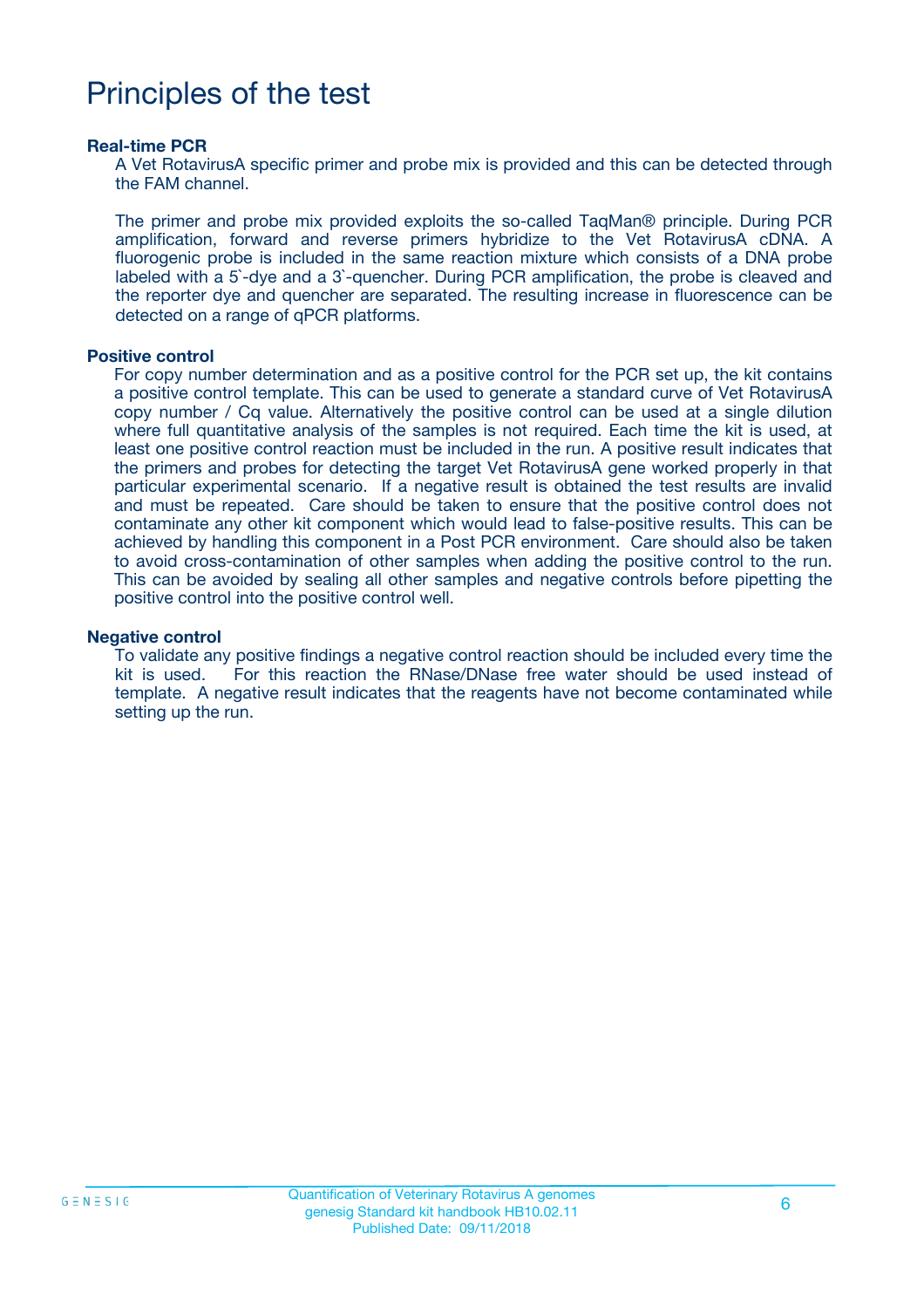### Resuspension protocol

To minimize the risk of contamination with foreign DNA, we recommend that all pipetting be performed in a PCR clean environment. Ideally this would be a designated PCR lab or PCR cabinet. Filter tips are recommended for all pipetting steps.

#### **1. Pulse-spin each tube in a centrifuge before opening.**

This will ensure lyophilised primer and probe mix is in the base of the tube and is not spilt upon opening the tube.

#### **2. Resuspend the kit components in the RNase/DNase free water supplied, according to the table below:**

To ensure complete resuspension, vortex each tube thoroughly.

| Component - resuspend in water          | <b>Volume</b> |
|-----------------------------------------|---------------|
| <b>Pre-PCR pack</b>                     |               |
| Vet RotavirusA primer/probe mix (BROWN) | 165 ul        |

#### **3. Resuspend the positive control template in the template preparation buffer supplied, according to the table below:**

To ensure complete resuspension, vortex the tube thoroughly.

| Component - resuspend in template preparation buffer |         |  |
|------------------------------------------------------|---------|--|
| <b>Post-PCR heat-sealed foil</b>                     |         |  |
| Vet RotavirusA Positive Control Template (RED) *     | .500 µl |  |

\* This component contains high copy number template and is a VERY significant contamination risk. It must be opened and handled in a separate laboratory environment, away from the other components.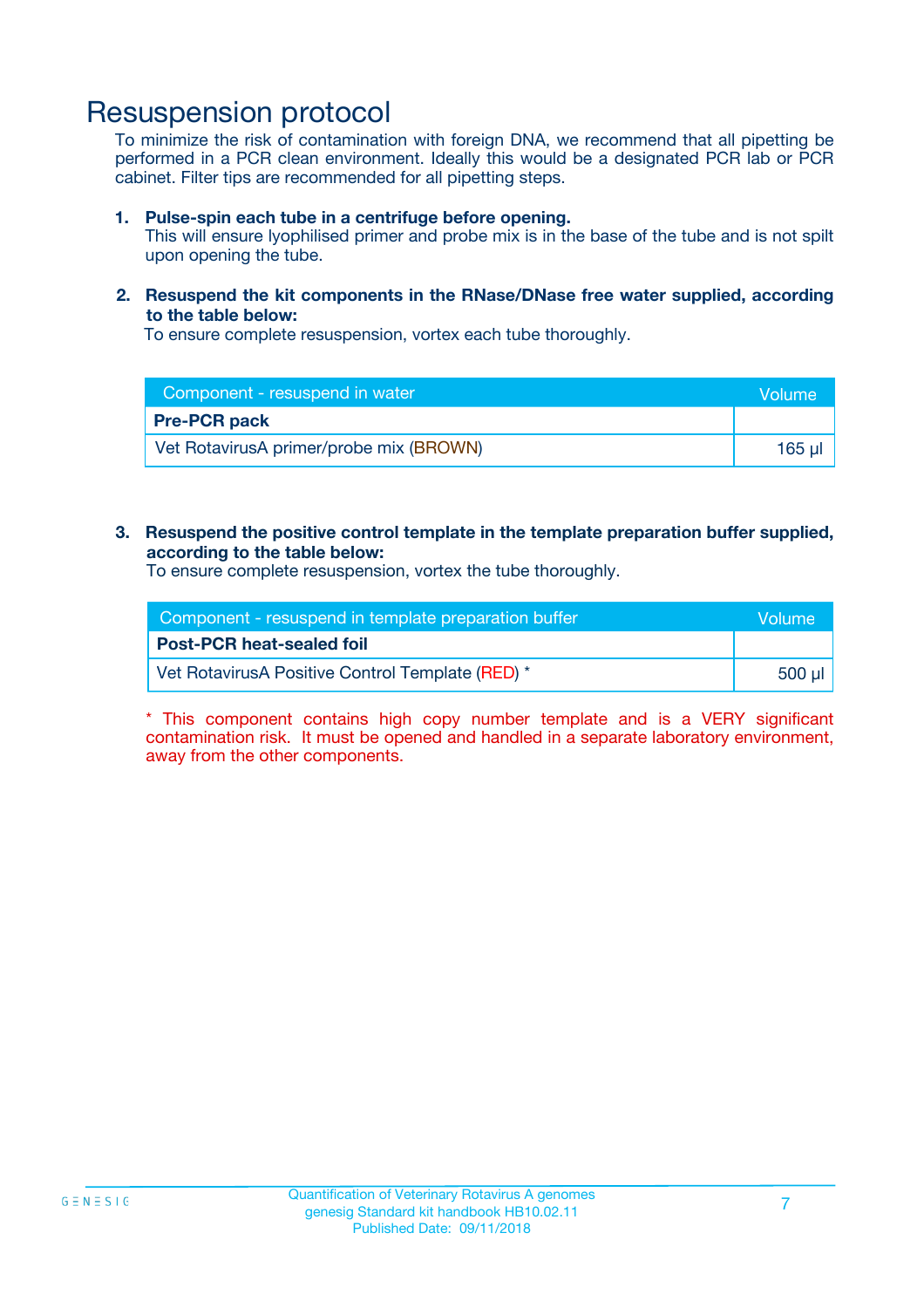## OneStep RT-qPCR detection protocol

A OneStep approach combining the reverse transcription and amplification in a single closed tube is the preferred method. If, however, a two step approach is required see page 10.

#### **For optimum performance and sensitivity.**

All pipetting steps and experimental plate set up should be performed on ice. After the plate is poured proceed immediately to the OneStep amplification protocol. Prolonged incubation of reaction mixes at room temperature can lead to PCR artifacts that reduce the sensitivity of detection.

**1. For each RNA sample prepare a reaction mix according to the table below:** Include sufficient reactions for positive and negative controls.

| Component                                                    | Volume       |
|--------------------------------------------------------------|--------------|
| oasig OneStep or PrecisionPLUS OneStep 2X RT-qPCR Master Mix | $10 \mu$     |
| Vet RotavirusA primer/probe mix (BROWN)                      | 1 µI         |
| <b>RNase/DNase free water (WHITE)</b>                        | $4 \mu$      |
| <b>Final Volume</b>                                          | <u>15 µl</u> |

- **2. Pipette 15µl of this mix into each well according to your qPCR experimental plate set up.**
- **3. Pipette 5µl of RNA template into each well, according to your experimental plate set up.**

For negative control wells use 5µl of RNase/DNase free water. The final volume in each well is 20ul.

**4. If a standard curve is included for quantitative analysis prepare a reaction mix according to the table below:**

| Component                                                    | Volume          |
|--------------------------------------------------------------|-----------------|
| oasig OneStep or PrecisionPLUS OneStep 2X RT-qPCR Master Mix | 10 µl           |
| Vet RotavirusA primer/probe mix (BROWN)                      | 1 µI            |
| <b>RNase/DNase free water (WHITE)</b>                        | $4 \mu$         |
| <b>Final Volume</b>                                          | 15 <sub>µ</sub> |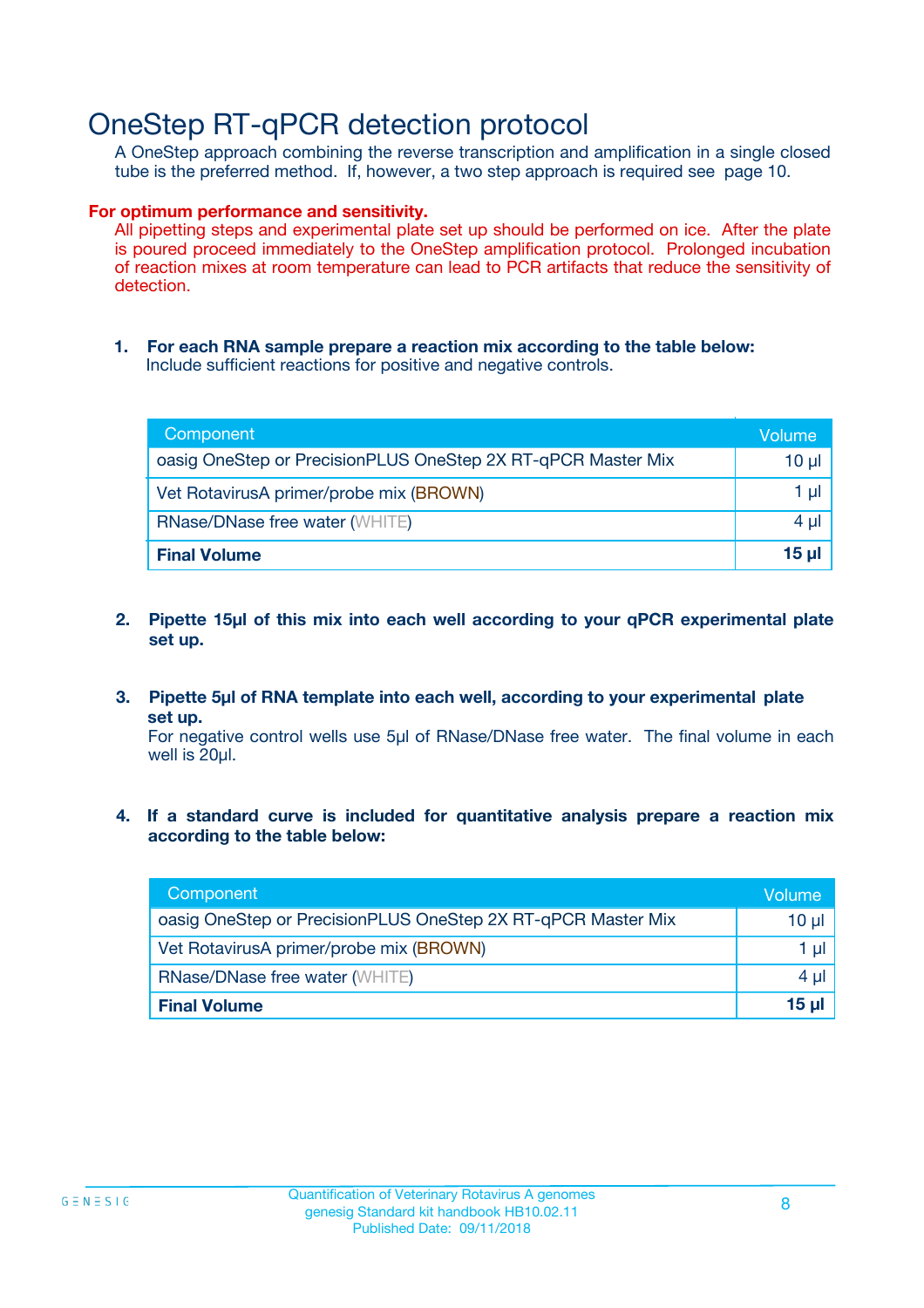#### **5. Preparation of standard curve dilution series**

- 1) Pipette 90µl of template preparation buffer into 5 tubes and label 2-6
- 2) Pipette 10µl of Positive Control Template (RED) into tube 2
- 3) Vortex thoroughly
- 4) Change pipette tip and pipette 10µl from tube 2 into tube 3
- 5) Vortex thoroughly

Repeat steps 4 and 5 to complete the dilution series

| <b>Standard Curve</b>         | <b>Copy Number</b>     |
|-------------------------------|------------------------|
| Tube 1 Positive control (RED) | $2 \times 10^5$ per µl |
| Tube 2                        | $2 \times 10^4$ per µl |
| Tube 3                        | $2 \times 10^3$ per µl |
| Tube 4                        | $2 \times 10^2$ per µl |
| Tube 5                        | 20 per $\mu$           |
| Tube 6                        | 2 per µl               |

**6. Pipette 5µl of standard template into each well for the standard curve according to your plate set up**

The final volume in each well is 20ul.

# OneStep RT-qPCR amplification protocol

Amplification conditions using oasig OneStep or PrecisionPLUS OneStep 2X RT-qPCR Master Mix.

|             | <b>Step</b>                  | <b>Time</b>      | <b>Temp</b>    |
|-------------|------------------------------|------------------|----------------|
|             | <b>Reverse Transcription</b> | $10 \text{ min}$ | $55^{\circ}$ C |
|             | Enzyme activation            | 2 min            | $95^{\circ}$ C |
| Cycling x50 | Denaturation                 | 10 <sub>s</sub>  | $95^{\circ}$ C |
|             | <b>DATA COLLECTION *</b>     | 60 s             | $60^{\circ}$ C |

\* Fluorogenic data should be collected during this step through the FAM channel